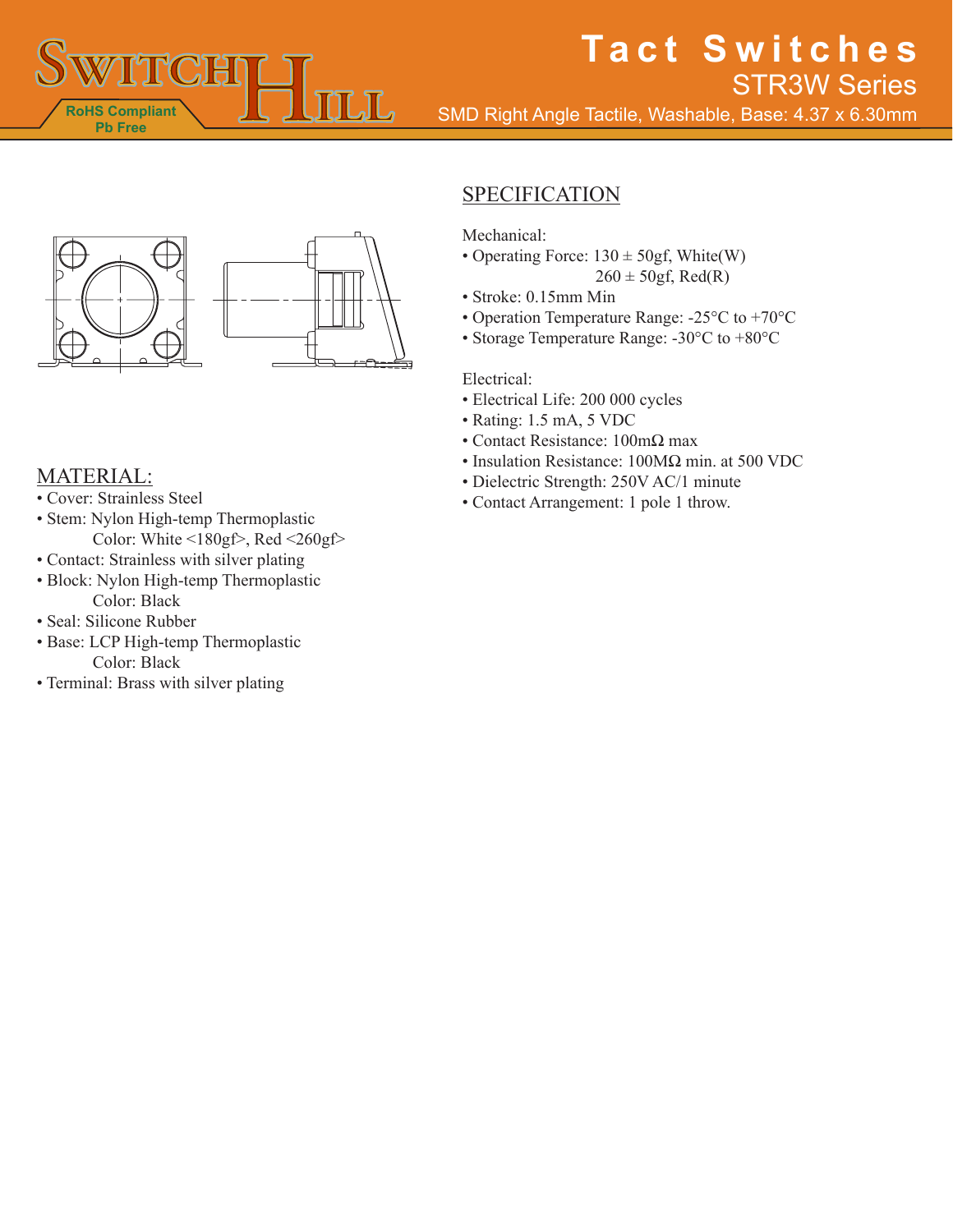## **MTCH** 几 **RoHS Compliant Pb Free**

## **Tact Switches** STR3W Series

SMD Right Angle Tactile, Washable, Base: 4.37 x 6.30mm



 $-4.00$  [0.157]  $-$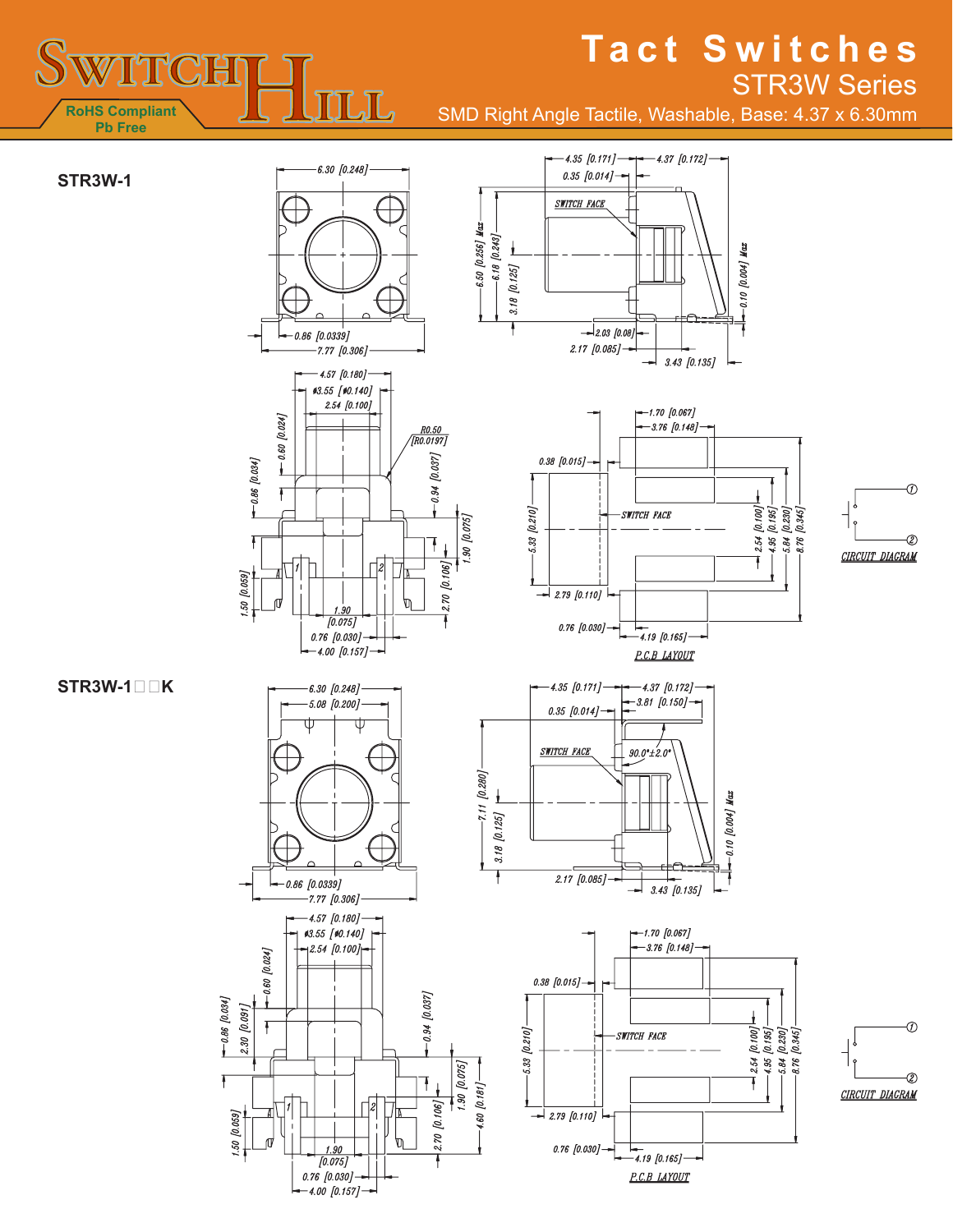## TICH  $\int$ **RoHS Compliant Pb Free**

## **Tact Switches** STR3W Series

SMD Right Angle Tactile, Washable, Base: 4.37 x 6.30mm













**STR3W-2K**